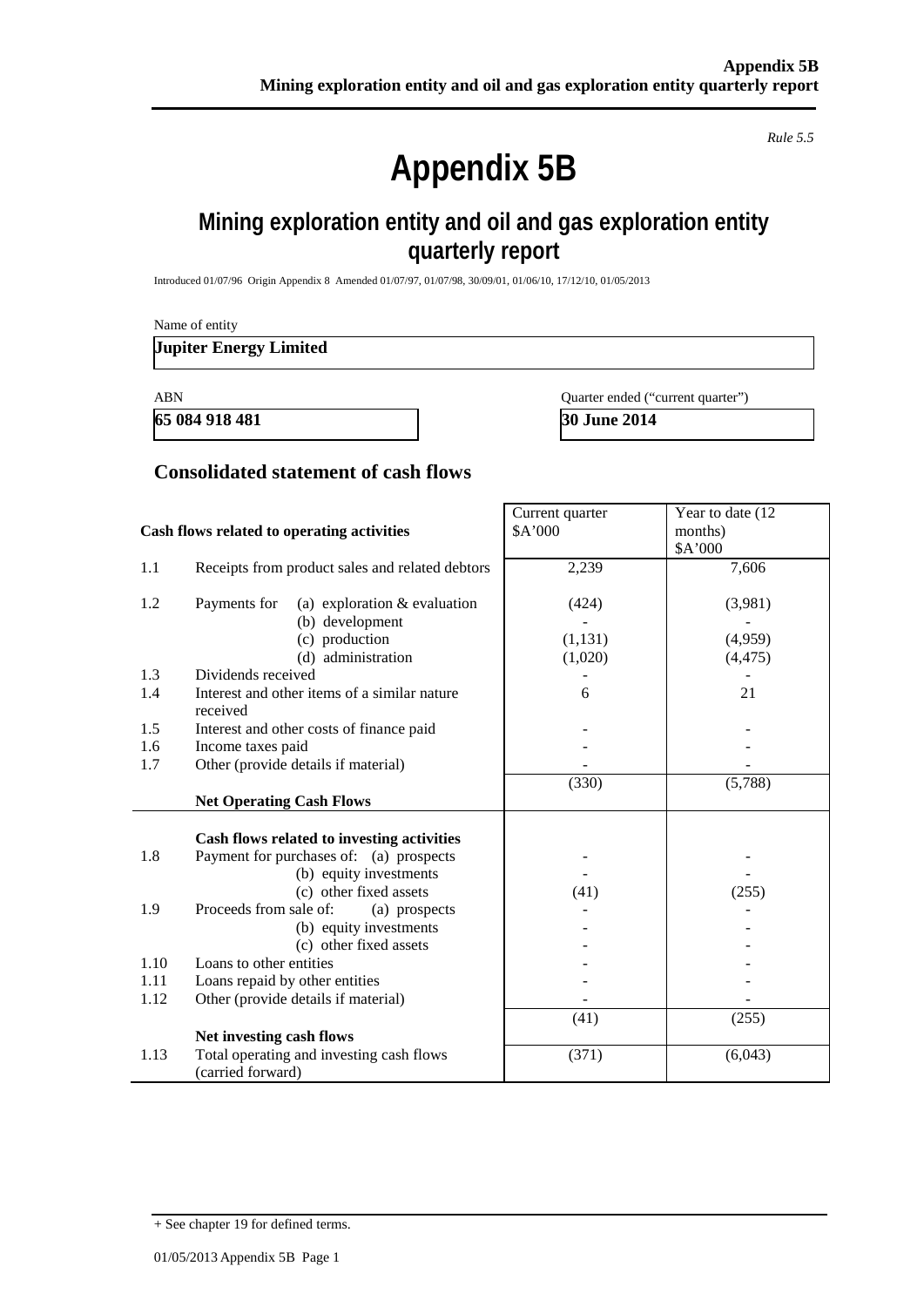#### **Appendix 5B Mining exploration entity and oil and gas exploration entity quarterly report**

| 1.13                                 | Total operating and investing cash flows<br>(brought forward)                                                                                                                                                  | (371) | (6,043)          |
|--------------------------------------|----------------------------------------------------------------------------------------------------------------------------------------------------------------------------------------------------------------|-------|------------------|
| 1.14<br>1.15<br>1.16<br>1.17<br>1.18 | Cash flows related to financing activities<br>Proceeds from issues of shares, options, etc.<br>Proceeds from sale of forfeited shares<br>Proceeds from borrowings<br>Repayment of borrowings<br>Dividends paid |       | 6,917<br>(3,191) |
| 1.19                                 | Other (provide details if material)<br>Net financing cash flows                                                                                                                                                |       | (208)<br>3,518   |
|                                      | Net increase (decrease) in cash held                                                                                                                                                                           | (371) | (2,525)          |
| 1.20                                 | Cash at beginning of quarter/year to date                                                                                                                                                                      | 1,667 | 4,135            |
| 1.21                                 | Exchange rate adjustments to item 1.20                                                                                                                                                                         | (6)   | (320)            |
| 1.22                                 | Cash at end of quarter                                                                                                                                                                                         | 1,290 | 1,290            |

#### **Payments to directors of the entity, associates of the directors, related entities of the entity and associates of the related entities**

|      |                                                                  | Current quarter<br>\$A'000 |
|------|------------------------------------------------------------------|----------------------------|
| 1.23 | Aggregate amount of payments to the parties included in item 1.2 | 107                        |
| 1.24 | Aggregate amount of loans to the parties included in item 1.10   |                            |
| 125  | Explanation necessary for an understanding of the transactions   |                            |

an understanding of the transaction

Director and consulting fees paid for the quarter 30 June 2014

#### **Non-cash financing and investing activities**

2.1 Details of financing and investing transactions which have had a material effect on consolidated assets and liabilities but did not involve cash flows

N/A

2.2 Details of outlays made by other entities to establish or increase their share in projects in which the reporting entity has an interest

N/A

<sup>+</sup> See chapter 19 for defined terms.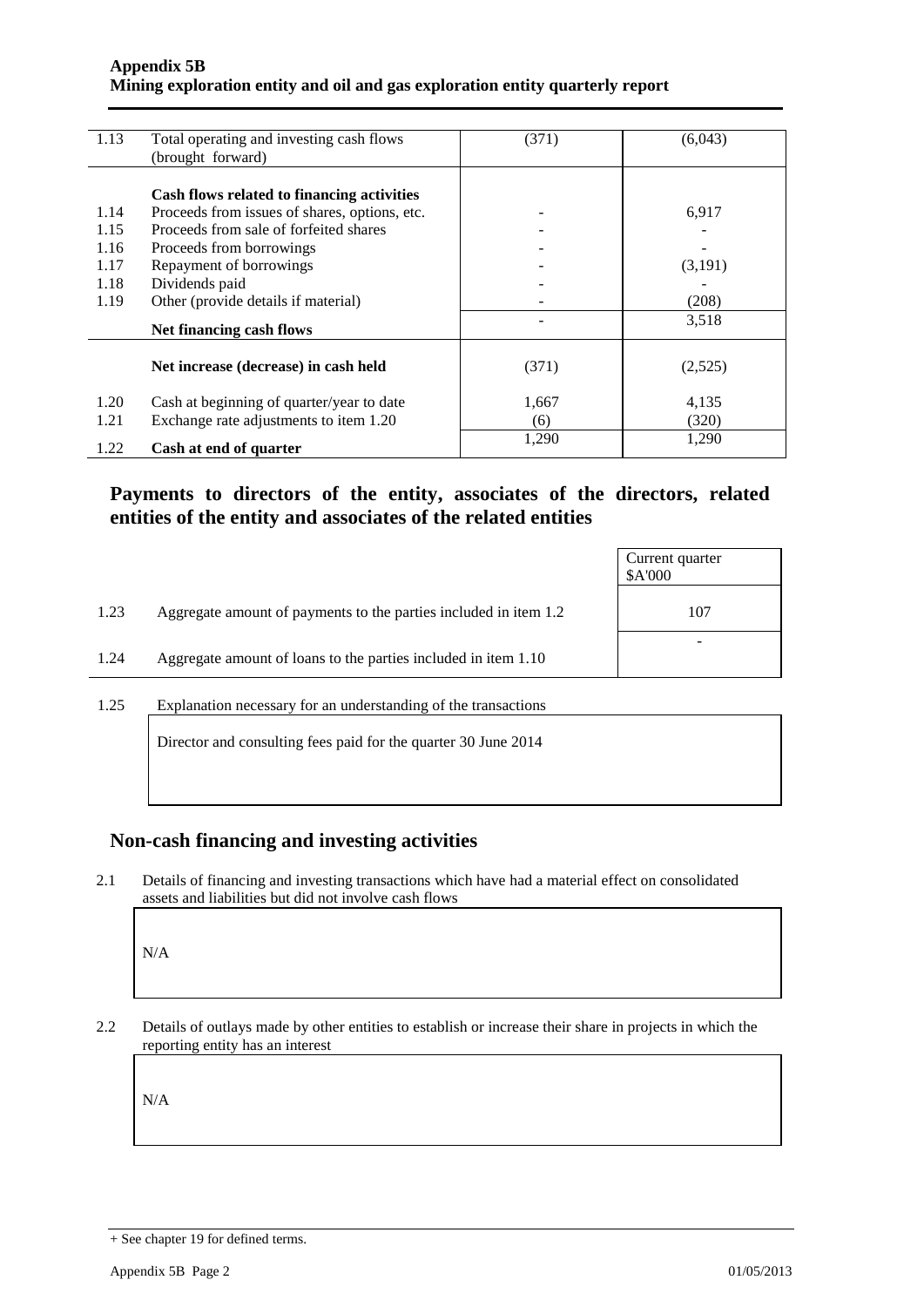#### **Financing facilities available**

*Add notes as necessary for an understanding of the position.*

|     |                             | Amount available<br>\$A'000 | Amount used<br>A'000 |
|-----|-----------------------------|-----------------------------|----------------------|
| 3.1 | Loan facilities             | N/A                         | N/A                  |
| 3.2 | Credit standby arrangements | N/A                         | N/A                  |

## **Estimated cash outflows for next quarter**

|     |                            | \$A'000   |
|-----|----------------------------|-----------|
| 4.1 | Exploration and evaluation | 91        |
| 4.2 | Development                | ۰         |
| 4.3 | Production                 | $(147)^*$ |
| 4.4 | Administration             | 869       |
|     |                            | 813       |
|     | <b>Total</b>               |           |

#### *\*Net of oil sales*

l.

#### **Reconciliation of cash**

| Reconciliation of cash at the end of the quarter (as shown<br>in the consolidated statement of cash flows) to the<br>related items in the accounts is as follows. |                                                  | Current quarter<br>\$A'000 | Previous quarter<br>A'000 |
|-------------------------------------------------------------------------------------------------------------------------------------------------------------------|--------------------------------------------------|----------------------------|---------------------------|
| 5.1                                                                                                                                                               | Cash on hand and at bank                         | 1,290                      | 1,667                     |
| 5.2                                                                                                                                                               | Deposits at call                                 |                            |                           |
| 5.3                                                                                                                                                               | Bank overdraft                                   |                            |                           |
| 5.4<br>Other (provide details)                                                                                                                                    |                                                  |                            |                           |
|                                                                                                                                                                   | <b>Total: cash at end of quarter (item 1.22)</b> | 1.290                      | 1.667                     |

<sup>+</sup> See chapter 19 for defined terms.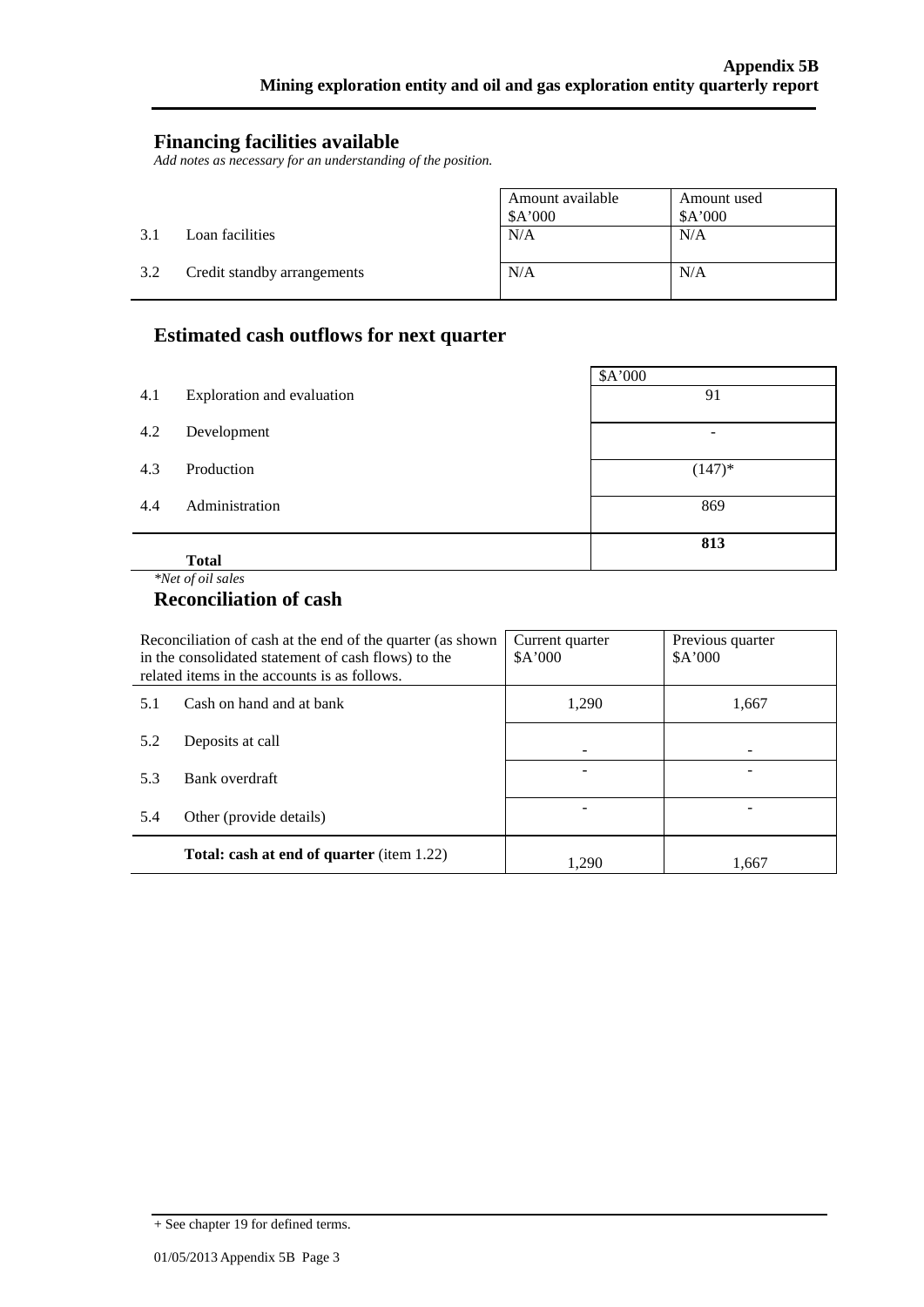## **Changes in interests in mining tenements and petroleum tenements**

|     |                                                                                                | Tenement<br>reference | Nature of interest<br>(note (2)) | Interest at<br>beginning | Interest at<br>end of |
|-----|------------------------------------------------------------------------------------------------|-----------------------|----------------------------------|--------------------------|-----------------------|
|     |                                                                                                | and location          |                                  | of quarter               | quarter               |
| 6.1 | Interests in mining<br>tenements and petroleum<br>tenements relinquished,<br>reduced or lapsed |                       |                                  |                          |                       |
| 6.2 | Interests in mining<br>tenements and petroleum<br>tenements acquired or<br>increased           |                       |                                  |                          |                       |

## **Issued and quoted securities at end of current quarter**

*Description includes rate of interest and any redemption or conversion rights together with prices and dates.*

|     |                                                                                                                                               | Total number | Number quoted | Issue price per<br>security (see note<br>$3)$ (cents) | Amount paid up per<br>security (see note 3)<br>(cents) |
|-----|-----------------------------------------------------------------------------------------------------------------------------------------------|--------------|---------------|-------------------------------------------------------|--------------------------------------------------------|
| 7.1 | <b>Preference</b><br><sup>+</sup> securities<br>(description)                                                                                 |              |               |                                                       |                                                        |
| 7.2 | Changes during<br>quarter<br>(a) Increases<br>through issues<br>(b) Decreases<br>through returns<br>of capital, buy-<br>backs,<br>redemptions |              |               |                                                       |                                                        |
| 7.3 | <sup>+</sup> Ordinary<br>securities                                                                                                           | 153,377,693  | 153,377,693   | Fully Paid                                            | Fully Paid                                             |
| 7.4 | Changes during<br>quarter<br>(a) Increases<br>through issues<br>(b) Decreases<br>through returns<br>of capital, buy-<br>backs                 |              |               |                                                       |                                                        |
| 7.5 | <sup>+</sup> Convertible                                                                                                                      |              |               |                                                       |                                                        |
|     | debt securities<br>(description)                                                                                                              | 12,400,000   |               | <b>\$US1.25</b>                                       | 20 September 2016                                      |

<sup>+</sup> See chapter 19 for defined terms.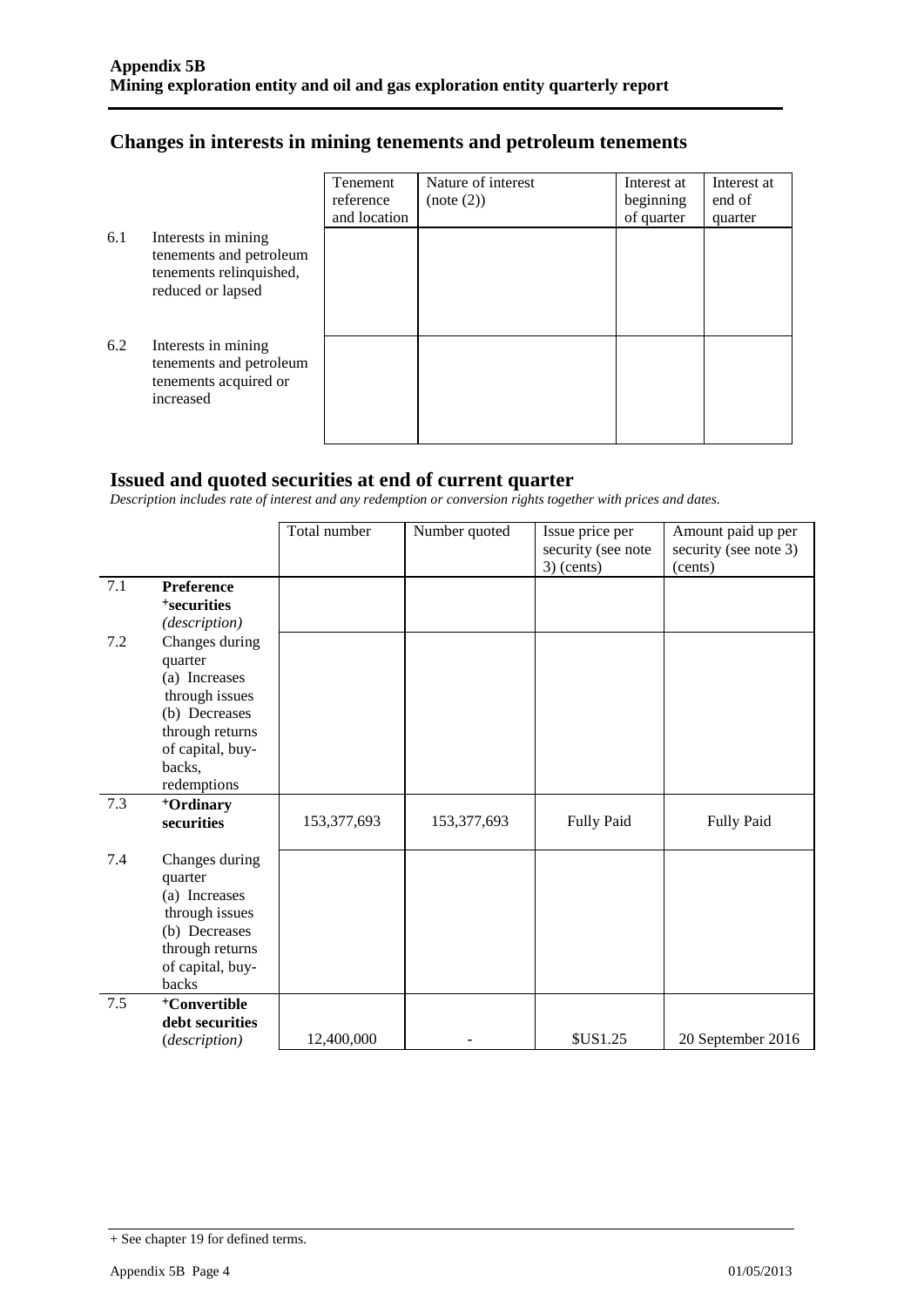| 7.6  | Changes during<br>quarter<br>(a) Increases<br>through issues<br>(b) Decreases<br>through<br>securities<br>matured,<br>converted |           |                                                                                                                                                                                                                     |                                 |
|------|---------------------------------------------------------------------------------------------------------------------------------|-----------|---------------------------------------------------------------------------------------------------------------------------------------------------------------------------------------------------------------------|---------------------------------|
| 7.7  | <b>Options</b><br>(description and<br>conversion<br>factor)                                                                     |           | Exercise price<br>Subject<br>to<br>$\mathfrak{a}$<br>minimum                                                                                                                                                        | Expiry date<br>31 December 2014 |
|      | Performance<br>rights                                                                                                           | 8,075,000 | increase of 25%,<br>the Performance<br>Rights for each<br>holder shall vest<br>in proportion to<br>the % increase in<br>the Share price of<br>the<br>Company<br>above 73.5 cents<br>basis<br>(Vesting<br>Condition) |                                 |
| 7.8  | <b>Issued during</b><br>quarter                                                                                                 |           |                                                                                                                                                                                                                     |                                 |
| 7.9  | <b>Exercised</b> during<br>quarter                                                                                              |           |                                                                                                                                                                                                                     |                                 |
| 7.10 | Expired during<br>quarter                                                                                                       |           |                                                                                                                                                                                                                     |                                 |
| 7.11 | <b>Debentures</b><br>(totals only)                                                                                              |           |                                                                                                                                                                                                                     |                                 |
| 7.12 | <b>Unsecured</b><br>notes (totals<br>only)                                                                                      |           |                                                                                                                                                                                                                     |                                 |

<sup>+</sup> See chapter 19 for defined terms.